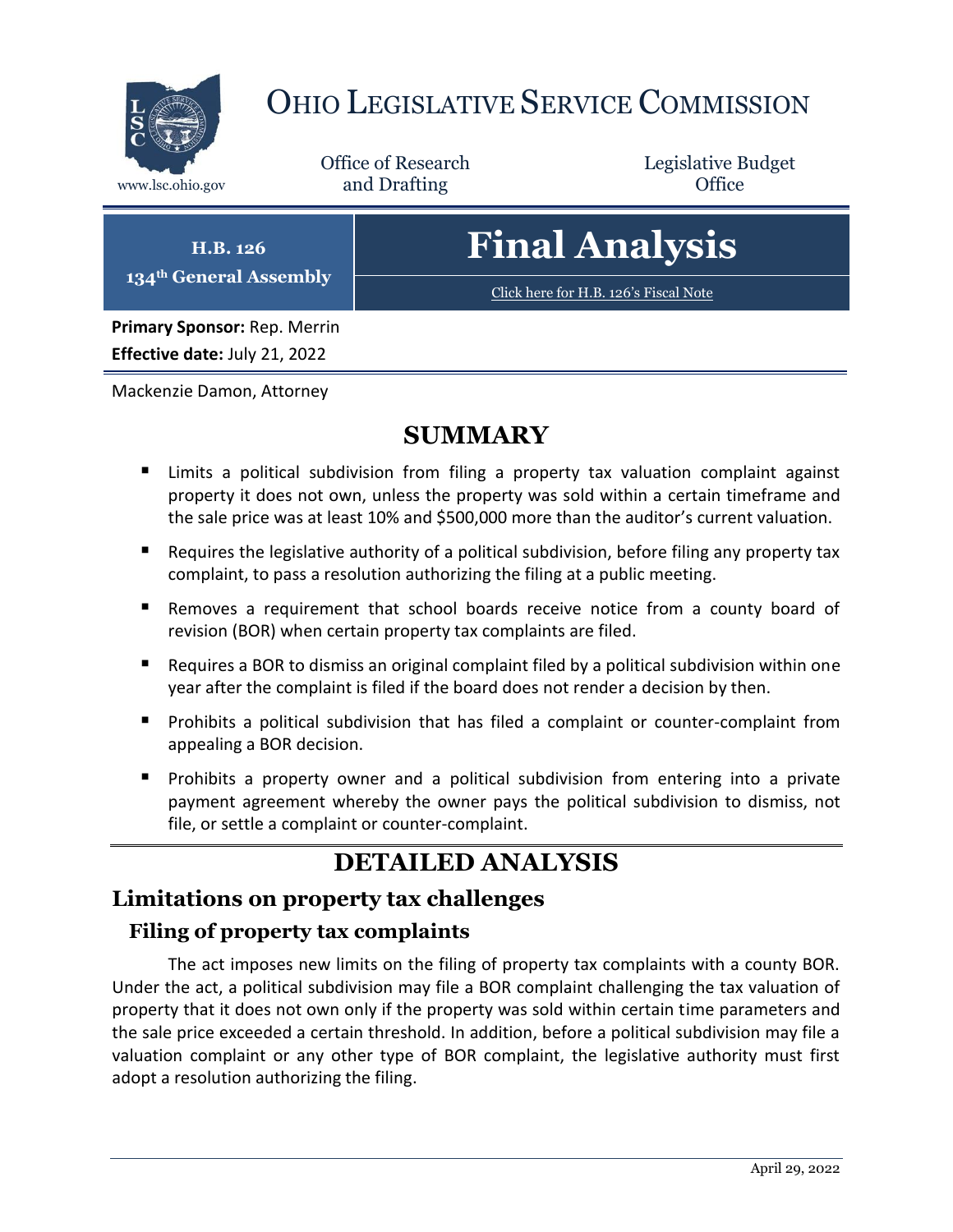Under continuing law, the following individuals or entities may initiate a property tax complaint: the property owner, the owner's spouse, or an agent of the owner or spouse; certain long-term tenants; and a school board, a county treasurer or prosecuting attorney, the mayor of a municipal corporation, or the board or legislative authority of a county, township, or municipal corporation. Before the act, there were few limits on the ability of any person or political subdivision to file a complaint with respect to property that the person or political subdivision did not own (except that, if a private citizen files a complaint, the citizen must own property somewhere in the same county or in a taxing district that has territory in that county). The act's new limitations do not apply to complaints that a person or political subdivision file with respect to their own property.

A complaint may challenge a property's value as assessed for tax purposes or its classification as residential/agricultural or commercial/industrial for "H.B. 920" tax reduction purposes, as agricultural property eligible for current agricultural use valuation (CAUV), or as nonbusiness property eligible for the 10% rollback. Complaints also may challenge recoupment charges imposed for conversion of CAUV land to nonagricultural use. Most property tax complaints challenge a property's assessed value.

Complaints are heard before the BOR, which is comprised of the county treasurer, the county auditor, and a county commissioner. Generally, a party may initiate a complaint with respect to a particular parcel only once in each three-year period between the reappraisal and assessment update years (the "interim period"), unless certain events have occurred in the meantime, such as the property having been sold. $1$ 

#### **Sale requirement**

The act requires that, before a political subdivision or other person may file a complaint with respect to property that the political subdivision or person does not own, the property must have been sold in an arm's length transaction in a year preceding the tax year for which the complaint is to be filed. In addition, the sale price must have been at least 10% and \$500,000 more than the auditor's current valuation. The \$500,000 threshold increases each year for inflation, beginning in tax year 2023.

For example, if a school board wishes to challenge the value of a property for tax year 2022, it may only do so if the property was sold in 2021 or earlier, it has not been sold since, and the auditor's valuation of the property for tax year 2022 is both 10% and \$500,000 less than the sale price. $2$ 

Under continuing law, county auditors use the recent arm's length sale of the property as its fair market tax value, generally when the county undergoes a sexennial property reappraisal or triennial valuation update following the sale.

 $1$  R.C. 5715.19 and 4503.06.

 $2$  R.C. 5715.19(A)(6)(a) and (J).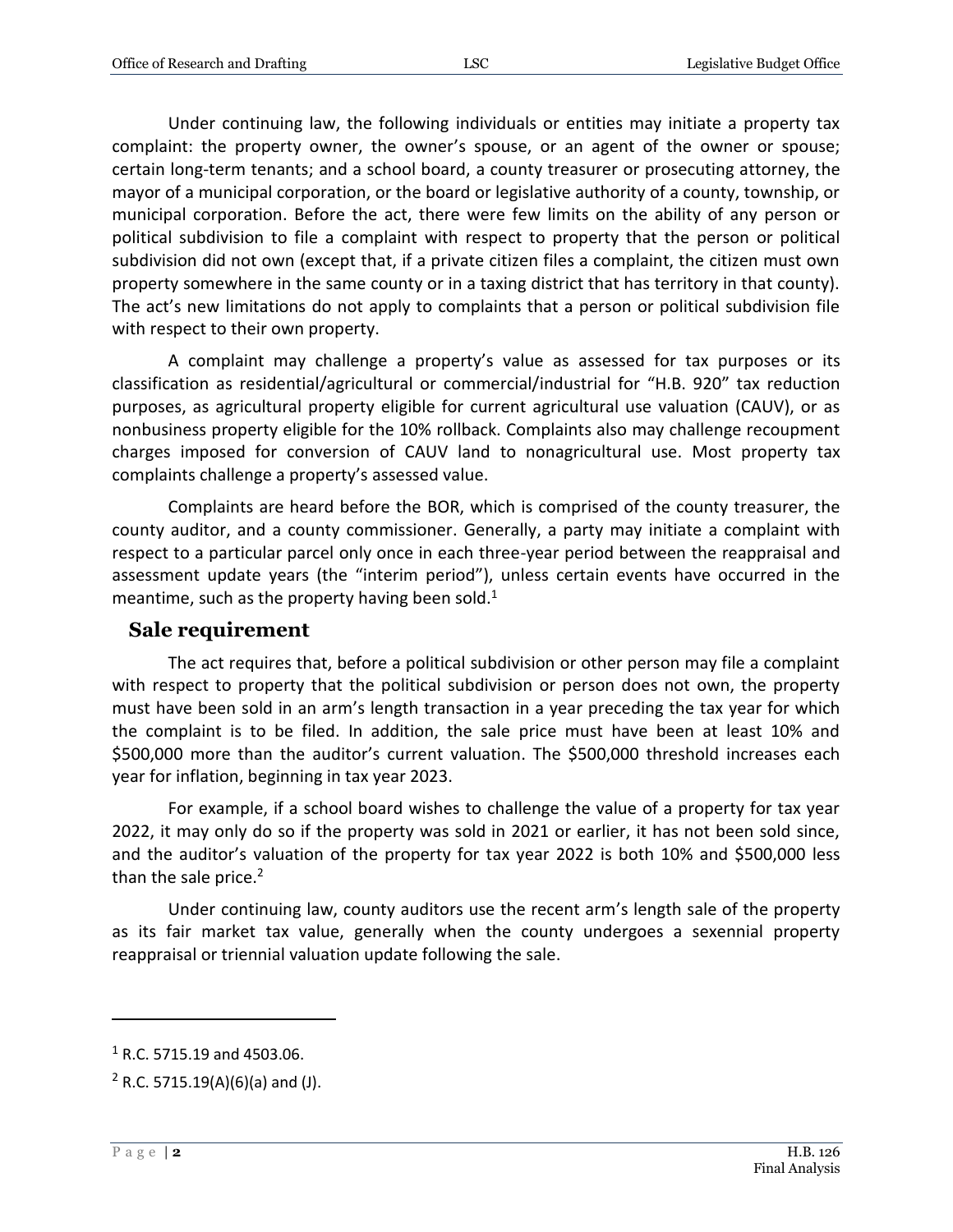#### **Approval of complaints**

Under the act, before filing a property tax complaint against property it does not own, a legislative authority must, in addition to complying with the sale requirement, first adopt a resolution approving the filing at a public meeting. Similarly, before a mayor may file a complaint, the municipal legislative authority must first adopt such a resolution. The resolution must identify the parcel number and, if available in the county auditor's online records, the parcel's address; the name of an owner; the tax year for which the complaint will be filed; and the basis for the complaint (e.g., valuation, tax classification, CAUV status).

A single resolution must be confined to identifying a single parcel or multiple parcels having the same owner. The legislative authority may adopt one or more of these resolutions by a single vote, provided no other type of resolution addressing a different matter is adopted pursuant to that same vote; i.e., the measure could not be included in a "consent agenda."<sup>3</sup>

#### **Notice of hearing**

Before adopting the resolution, the legislative authority must send written notice by certified mail to one of the property owner's last known property tax-mailing address and, if different, to the property's street address. Alternatively, the notice may be sent to the owner by ordinary mail if it is also sent electronically to the owner. The notice must declare the intent of the legislative authority to adopt the resolution and state the proposed date of adoption and the basis for the complaint. The notice must be postmarked or, if electronic, sent at least seven days before the resolution is scheduled to be adopted.<sup>4</sup>

#### **Complaint form**

The act requires any property tax complaint form prescribed by a BOR or the Tax Commissioner to include a box that the person filing the form on behalf of a legislative authority or mayor must check to certify that the legislative authority or, in the case of a mayor, the municipal legislative authority, has adopted a resolution authorizing the complaint and properly provided notice of the resolution to the property owner. If the box is not checked, the BOR does not have jurisdiction over, and must dismiss the complaint.<sup>5</sup>

#### **Counter-complaints**

The act removes a requirement that school boards receive notice when certain property tax complaints are filed. Previously, if a complaint alleged a change in value of at least \$50,000 in fair market value (\$17,500 in taxable value), the county auditor was required to provide notice of that complaint to the school board within 30 days after the deadline to file complaints, generally March 31 of the following tax year. The school board could respond by

 $3$  R.C. 5715.19(A)(6)(b) and (7).

 $4$  R.C. 5715.19(A)(7).

 $5$  R.C. 5715.19(A)(7) and (8).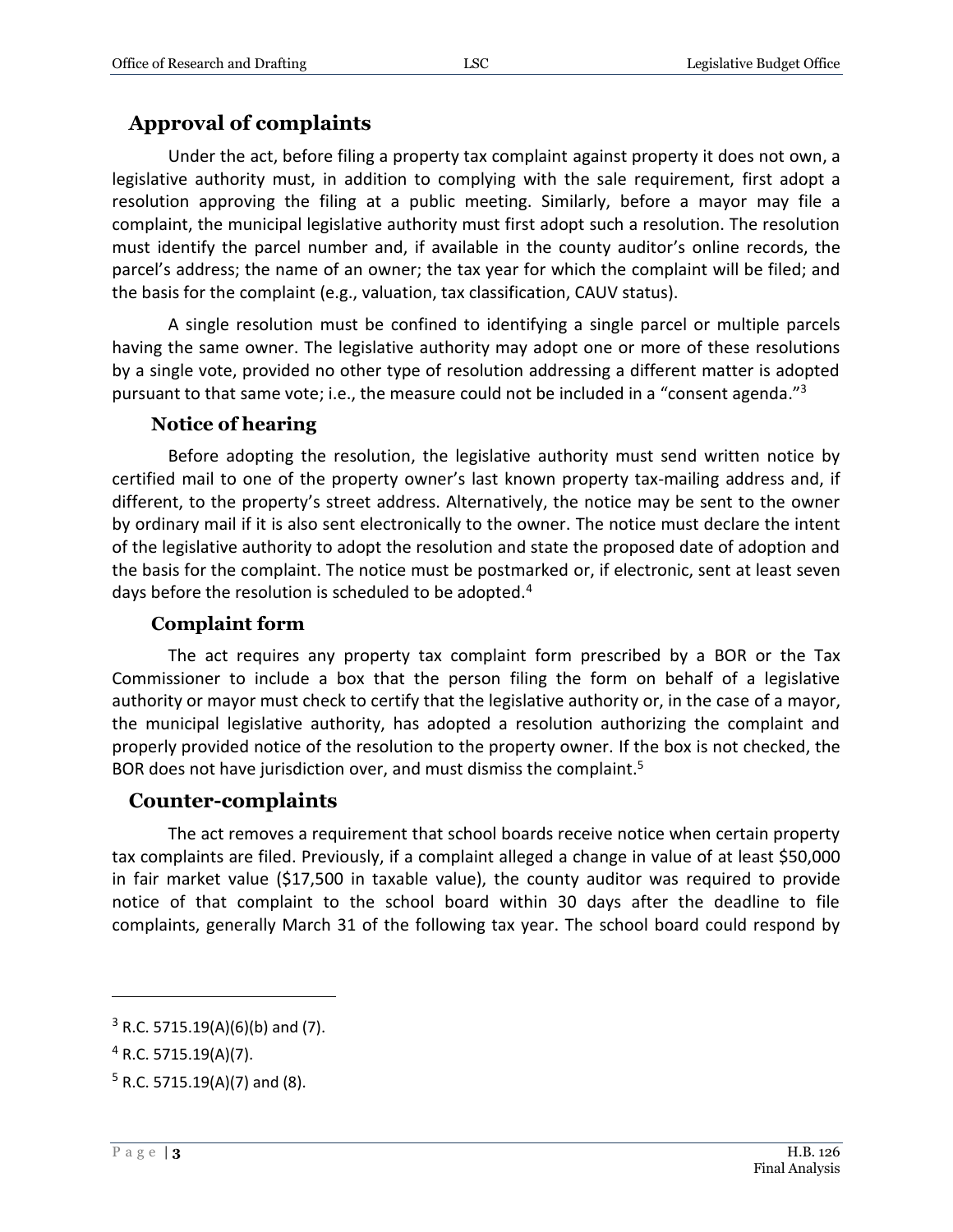filing a counter-complaint within 30 days after receiving that notice defending the property's assessed value or alleging a different value.

Under the act, school boards will no longer receive notice when any property tax complaint is filed. A school board may still file counter-complaints, however, provided that the same monetary threshold is met, i.e., if the complaint alleges a change in value of at least \$50,000 in fair market value. Since school boards will not receive notice of the complaint, the board must file the counter-complaint within 30 days after the original complaint was filed.

The act does not change the notice or filing requirements for property owners. Owners will still receive notice of an original complaint filed by another party, and may file a countercomplaint within 30 days after the owner receives that notice.<sup>6</sup>

#### **Dismissal of BOR cases**

Continuing law requires a BOR to render its decision on a property tax complaint within 180 days after (a) the last day that original complaints can be filed or (b) if a counter-complaint is filed, the date of that filing. However, if that deadline is not met, the board may continue the case until it is ultimately decided.

The act modifies this timeline for complaints filed by a legislative authority or a person that does not own the property subject to the complaint. Under the act, the board must dismiss any such complaint that is not decided within one year after it is filed. After that one-year period expires, the board cannot continue the case and loses jurisdiction to hear the complaint.<sup>7</sup>

#### **Appeals of BOR decisions**

Under prior law, if a BOR decided against a legislative authority's complaint or countercomplaint, the legislative authority could appeal the decision to the Board of Tax Appeals. The act prohibits the filing of such appeals, but it does not prohibit the legislative authority from becoming the opposing party in an appeal filed by a property owner or another party.<sup>8</sup>

#### **Private payment agreements**

The act prohibits a political subdivision from entering into a private payment agreement, i.e., an agreement in which a property owner or tenant, or a person acting on behalf of the owner or tenant, agrees to make one or more payments to the political subdivision in exchange for the legislative authority dismissing a complaint or countercomplaint, refraining from filing a complaint or counter-complaint, or settling a claim.

The act does not prohibit agreements in which the parties agree upon a new valuation for the property that is the subject of a complaint, as long as the new valuation is reflected on

 $6$  R.C. 5715.19(B).

 $7$  R.C. 5715.19(C) and (D).

<sup>8</sup> R.C. 5717.01.